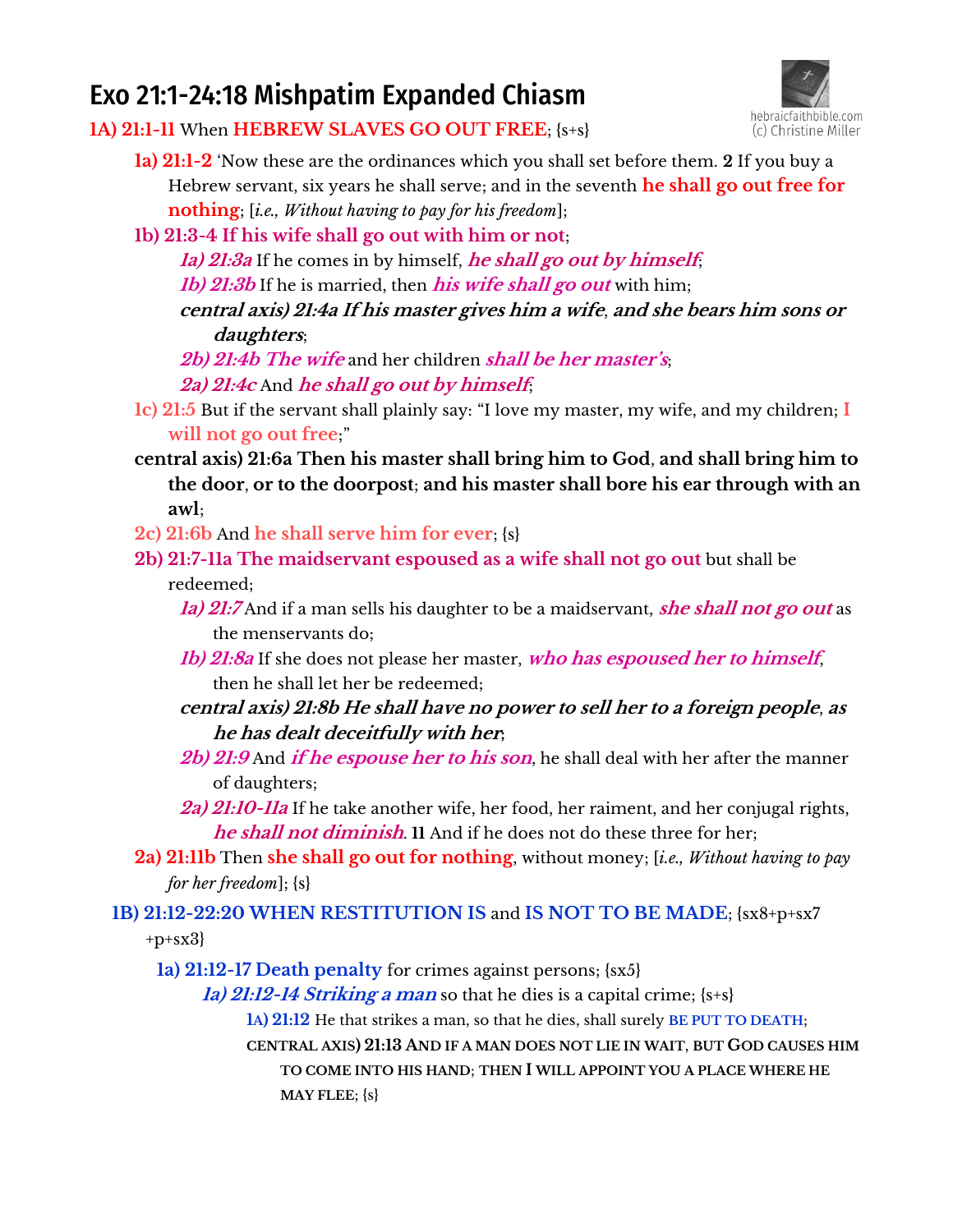- **2A) 21:14** And if a man comes presumptuously upon his neighbor, to slay him with guile; you shall take him from My altar, **THAT HE MAY DIE**; {s}
- **2a) 21:15-17 Striking** or cursing **father or mother** is a capital crime; {sx3}
	- **1A) 21:15** And he who **STRIKES HIS FATHER**, **OR HIS MOTHER**, shall be surely put to death; {s}
		- **CENTRAL AXIS) 21:16 AND HE WHO STEALS A MAN**, **AND SELLS HIM**, **OR IF HE IS FOUND IN HIS HAND**, **HE SHALL SURELY BE PUT TO DEATH**; {s}
		- **2A) 21:17** And he who **CURSES HIS FATHER OR HIS MOTHER**, shall surely be put to death; {s}
- **1b) 21:18-27 Restitution in cases of assault**; {sx3+p}

**1a) 22:18-19** And **if men contend together**, and one strikes the other with a stone, or with his fist, and he does not die, but keeps to his bed; **19** if he rises again, and walks abroad on his staff, then he that struck him shall be acquitted; only he shall pay for the loss of his time, and shall cause him to be thoroughly healed; {s}

- **1b) 21:20-21** And **if a man strikes his bondman**, **or his bondwoman**, with a rod, and he dies under his hand, he shall surely be punished. **21** Notwithstanding if he continues a day or two, he shall not be punished; for he is his money; {s}
- **2a) 21:22-23 If men strive together**, and hurt a woman with child; {s}
	- **1A) 21:22A** And if men strive together, and hurt a woman with child, so that her child departs, and **YET NO HARM FOLLOWS**;
	- **1**B) 21:22B HE SHALL SURELY BE FINED, as the woman's husband shall lay on him;
	- **2B) 21:22C** And **HE SHALL PAY** as the judges determine;
	- **2A) 21:23-25** But **IF ANY HARM FOLLOW**, then you shall give life for life, **24** eye for eye, tooth for tooth, hand for hand, foot for foot, **25** burning for burning, wound for wound, stripe for stripe; {s}
- **2b) 21:26-27** And **if a man strikes** the eye of **his bondman**, or the eye of **his bondwoman**, and destroys it, he shall let him go free for his eye's sake. **27** And if he strikes out his bondman's tooth, or his bondwoman's tooth, he shall let him go free for his tooth's sake;  ${p}$

**1c.1) 21:28-32 When an ox owner is liable for death** caused by his animal; {s}

**1a) 21:28-29** And **if an ox gores** a man or a woman, so that they die, **the ox shall surely be stoned**, and its flesh shall not be eaten; but the owner of the ox shall be acquitted. **29** But if the ox was wont to gore in time past, and warning had been given to its owner, and he did not keep it in, but it had killed a man or a woman; the ox shall be stoned, and its owner also shall be put to death;

## **central axis) 21:30 If there is laid on him a ransom**, **then he shall give for the redemption of his life whatever is laid on him**;

**2a) 21:31-32 Whether it had gored** a son, or had gored a daughter, according to this judgment it shall be done to him. **32** If the ox gores a bondman or a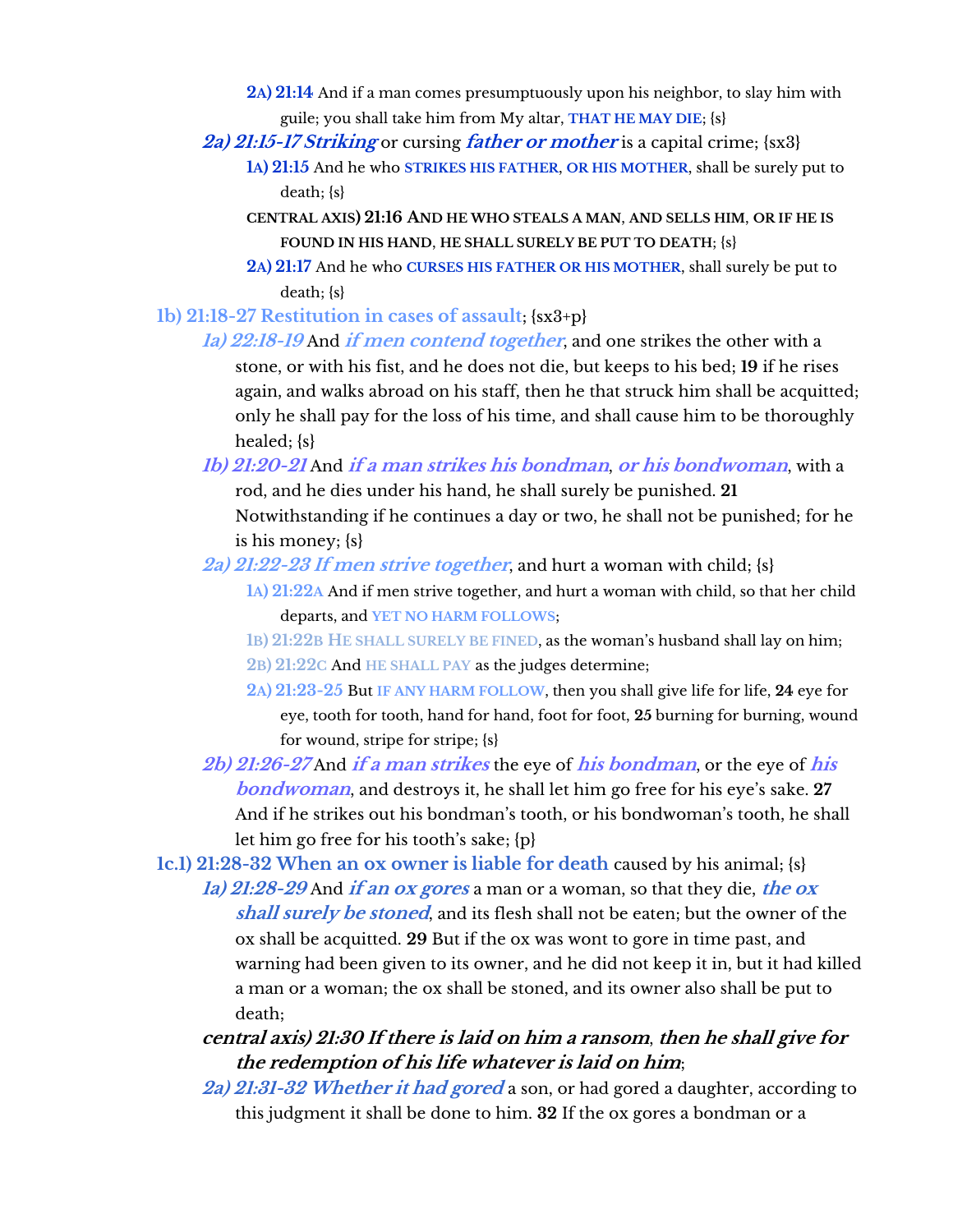bondwoman, he shall give to their master thirty shekels of silver, and **the ox shall be stoned**; {s}

- **1c.2) 21:33-22:15 Restitution for loss of animals**; {s+s}
	- **1a) 21:33-34** And if a man shall open a pit, or if a man shall dig a pit and not cover it, and an ox or a donkey falls into it, **34** the owner of the pit shall make it good; **he shall give money** to the owner of them, **and the dead beast shall be his**; {s}
	- **central axis) 21:35 And if one man's ox hurts another's**, **so that it dies**; **then they shall sell the live ox**, **and divide the price of it**; **and the dead they shall also divide**;
	- **2a) 21:36** Or if it is known that the ox was wont to gore in time past, and its owner had not kept it in; **he shall surely pay** ox for ox, **and the dead beast shall be his own**; {s}
- **2c.1) 22:1-4 When a property owner is liable for the death** of the thief; {s} **1a) 22:1a If a man steals an ox**, or a sheep;
	- **1b) 22:1b** And kills it, or sells it, **he shall pay** five oxen for an ox, and four sheep for a sheep;
	- **1c) 22:2** If a thief is found breaking in, and is struck so that he dies, **there shall be no bloodguilt for him**;
	- **2c) 22:3a** If the sun has risen on him, **there shall be bloodguilt for him**;
	- **2b) 22:3b** And **he** [*i.e., the thief*] **shall make restitution**; if he has nothing, then he shall be sold for his theft;
	- **2a) 22:4** If **the theft is found alive in his hand**, **whether it is an ox**, or donkey, or sheep, he shall pay double; {s}
- **2c.2) 22:5-15 Restitution for loss of property**; {sx3+p+sx3}
	- **2a) 22:5-6** If a man cause a field or vineyard to be eaten, and shall let his beast loose, and it feed in another man's field; of the best of his own field, and of the best of his own vineyard, **he shall make restitution**. {s} **6** If fire break out, and catch in thorns, so that the shocks of corn, or the standing corn, or the field are consumed; he that kindled the fire **shall surely make restitution**; {s}
	- **1b) 22:7-8** If a man deliver to his neighbor money or goods to keep, and it is stolen out of the man's house; if the thief is found, he shall pay double. **8** If the thief is not found, then the master of the house shall come near to God, to see **whether or not he has put his hand to his neighbor's goods**;
	- **central axis) 22:9 For every matter of trespass**, **whether it be for ox**, **for donkey**, **for sheep**, **for raiment**, **or for any manner of lost thing**, **of which one says**: '**This is it**,' **the cause of both parties shall come before God**; **he whom God shall condemn shall pay double to his neighbor**; {s} [*i.e., When both parties affirm something to be so, and their affirmations do not match*];
	- **2b) 22:10-11** If a man deliver to his neighbor a donkey, or an ox, or a sheep, or any beast, to keep, and it dies, or is hurt, or driven away, no man seeing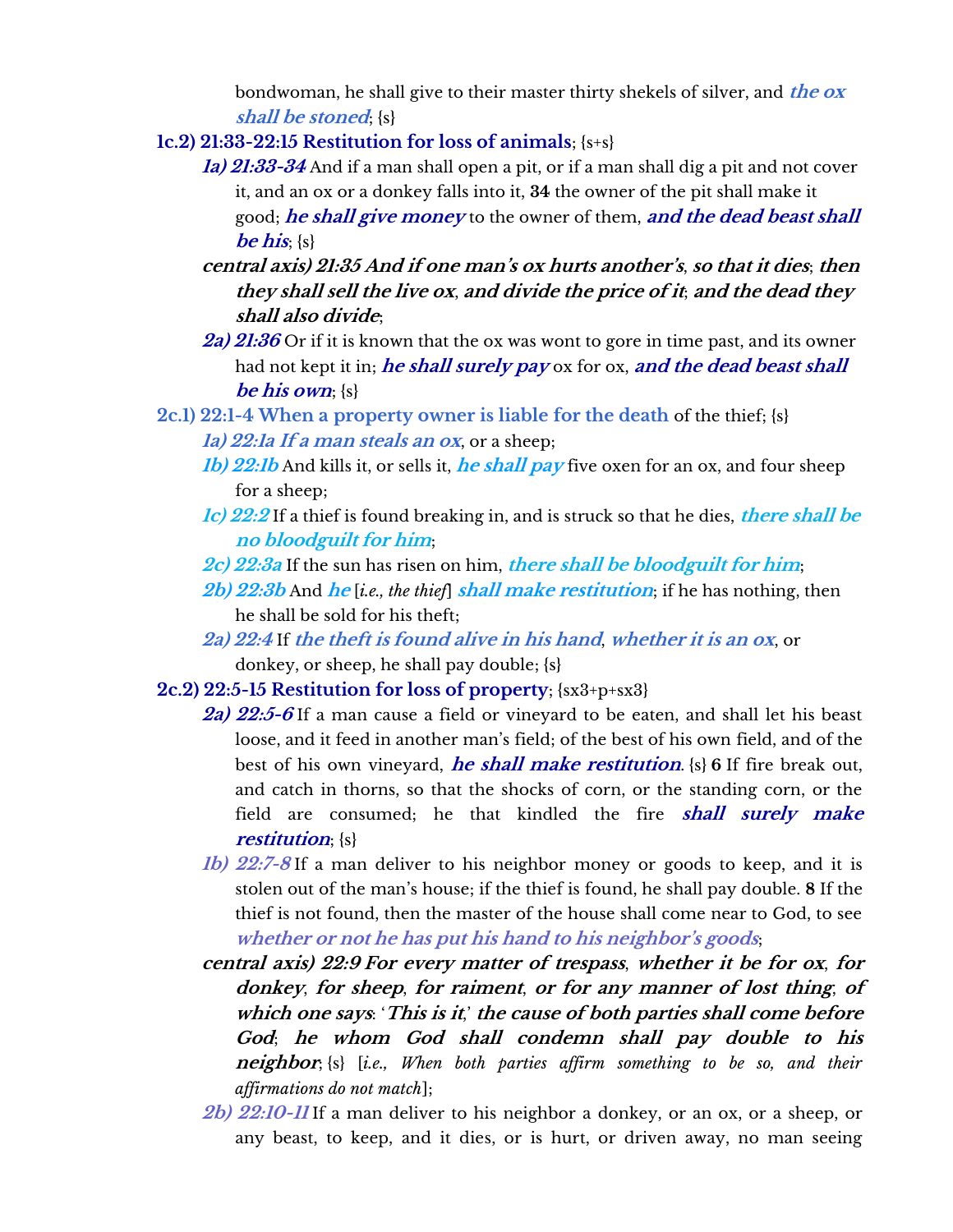it; **11** the oath of YHVH shall be between them both, to see **whether or not he has put his hand to his neighbor's goods**; and its owner shall accept it, and he shall not make restitution;

- **2a) 22:12-15** But if it is stolen from him, **he shall make restitution** to its owner. **13** If it is torn in pieces, let him bring it for a witness; he shall not make good that which was torn. {p} **14** And if a man borrows anything from his neighbor, and it is hurt, or dies, the owner of it not being with it, **he shall surely make restitution**. **15** If the owner of it is with it, he shall not make it good; if it was hired, it came with its hire; {s}
- **2b) 22:16-17 Restitution when a virgin is seduced** [*i.e., It is* **an assault** *on her*

*innocence*]; {s}

**1a) 22:16** And if a man entices a virgin who is not betrothed, and lies with her, **he shall surely pay the bride price** for her to be his wife;

# **central axis) 22:17a If her father utterly refuses to give her to him**; **2a) 22:17b He shall pay** money according to **the bride price** of virgins; {s}

- **2a) 22:18-20** You shall not permit a sorceress to live. **19** Whoever lies with a beast shall surely be put to death. {s} **20** He who sacrifices to the gods, save to YHVH only, shall be utterly destroyed; [*i.e., The* **death penalty** *when there can be no restitution*];
- **1C.1) 22:21** And a **STRANGER YOU SHALL NOT WRONG**, neither shall you oppress him; for you were strangers in the land of Egypt;
- **1C.2) 22:22-27** You shall not afflict **WIDOWS**, the **FATHERLESS**, or the **POOR**; {p+s}
	- **1a) 22:22 You shall not afflict any widow**, or **fatherless child**;
	- **1b) 22:23** If you afflict them in any way—for **if they cry at all to Me**, **I will surely hear their cry**—
	- **1c) 22:24** My wrath shall wax hot, and I will kill you with the sword; and your wives shall be widows, and your children fatherless [*i.e.,* **YHVH Himself becomes the covering** *for widows and the fatherless*]; {p}
	- **central axis) 22:25 If you lend money to any of My people**, **even to the poor with you**, **you shall not be to him as a creditor**; **neither shall you lay interest on him**;
	- **2c) 22:26-27a** If you at all take your neighbor's garment in pledge, you shall restore it to him by the going down of the sun; **27** for **that is his only covering**, it is his garment for his skin; within what shall he sleep?
	- **2b) 22:27b** And it shall come to pass, **when he cries to Me**, **that I will hear**;
	- **2a) 22:27c** For I am gracious; {s} [*i.e., The command to* **not afflict** *reflects YHVH's graciousness*];
- **1C.3) 22:28 YOU SHALL NOT REVILE GOD**, nor curse a ruler of your people;
- **1C.4) 22:29-30** You shall not delay to offer of the fullness of your harvest, and of the outflow of your presses. The firstborn of your sons you shall give to Me. **30** Likewise you shall do with your oxen, and with your sheep; seven days it shall be with its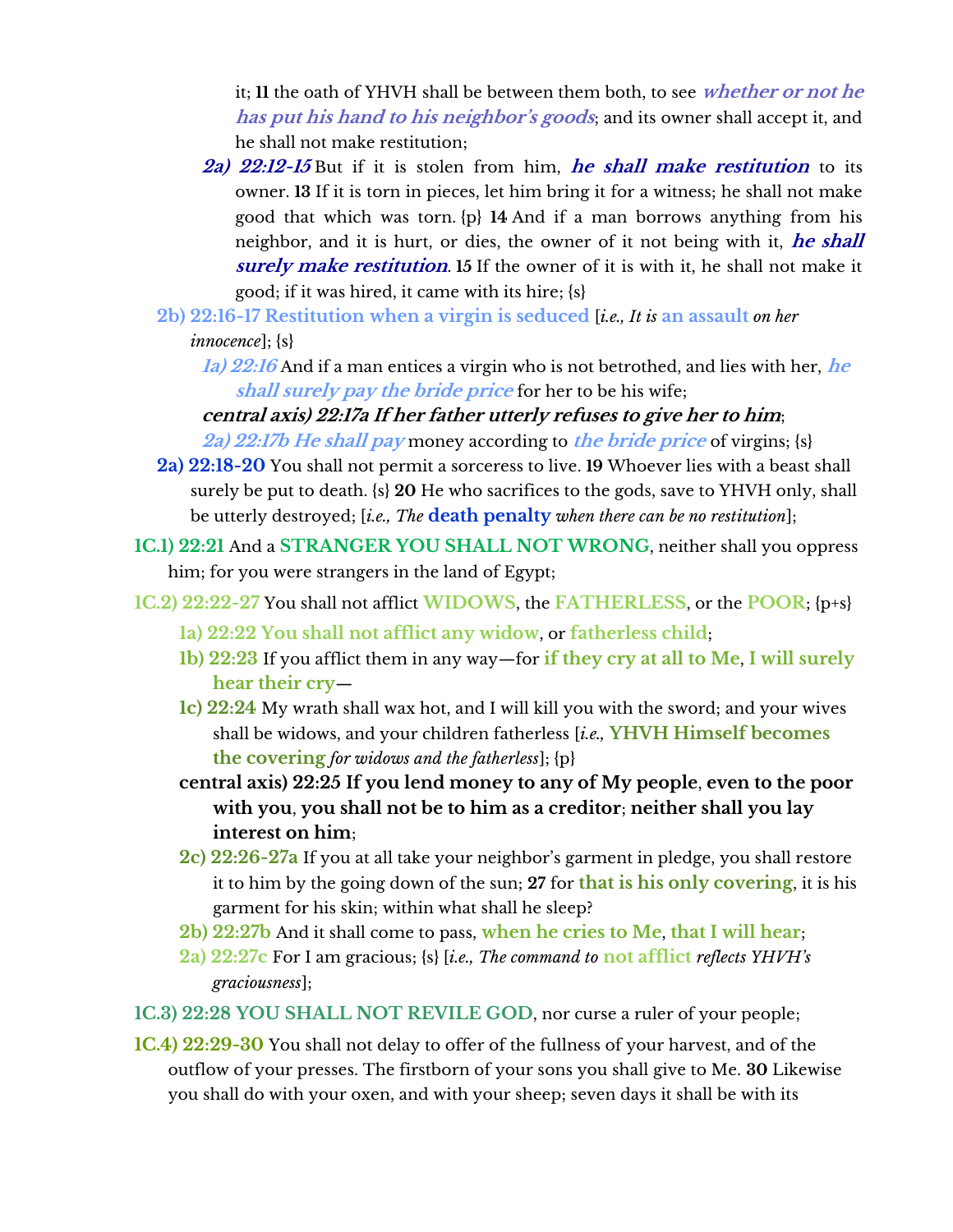mother; on the eighth day you shall give it to Me; [*i.e.,* **THE FIRSTBORN BELONGS TO GOD**];

- **1C.5 ) 22:31** And **YOU SHALL BE HOLY MEN TO ME**; therefore you shall not eat any flesh that is torn by beasts in the field; you shall cast it to the dogs; {s}
	- **1D) 23:1-2** You shall not utter a **FALSE REPORT**; nor put your hand with the **WICKED** to be an unrighteous witness. **2** You shall not follow a multitude to do evil; neither shall you bear witness in a cause to **TURN ASIDE** after a multitude to **PERVERT JUSTICE**;
		- **1E) 23:3** Neither shall you favor a **POOR** man **IN HIS CAUSE**; {s}
			- **CENTRAL AXIS) 23:4-5 IF YOU MEET YOUR ENEMY'S OX OR HIS DONKEY GOING ASTRAY**, **YOU SHALL SURELY BRING IT BACK TO HIM AGAIN**. {s} **5 IF YOU SEE THE DONKEY OF ONE WHO HATES YOU LYING UNDER ITS BURDEN**, **AND YOU WOULD REFRAIN FROM HELPING IT**, **YOU SHALL SURELY HELP HIM WITH IT**; {s}
		- **2E) 23:6** You shall not subvert the judgment of your **POOR IN HIS CAUSE**;
	- **2D) 23:7-8** Keep a **FALSE MATTER** far from you; and the innocent and righteous do not slay; for I will not justify the **WICKED**. **8** And you shall take no bribe; for **A BRIBE BLINDS** those who have sight, and **PERVERTS THE WORDS** of the righteous;
- **2C.1) 23:9** And **A STRANGER YOU SHALL NOT OPPRESS**; for you know the heart of a stranger, seeing you were strangers in the land of Egypt;
- **2C.2) 23:10-12** The Sabbatical year provides for the **POOR** and **DISADVANTAGED**;
	- **1a) 23:10** And **six years you shall sow your land**, and gather in its increase;
	- **1b) 23:11a But the seventh year you shall let it rest** and lie fallow;
	- **central axis) 23:11b That the poor of your people may eat**; **and what they leave the beast of the field shall eat**;
	- **2b) 23:11c In like manner** you shall deal with your **vineyard**, and with your **oliveyard**;
	- **2a) 23:12 Six days you shall do your work**, but on the seventh day you shall rest; that your ox and your donkey may have rest, and the son of your handmaid, and the stranger, may be refreshed;
- **2C.3) 23:13** And in all things that I have said to you take heed; and make no mention of the name of other gods, neither let it be heard out of your mouth; [*i.e.,* **YOU SHALL NOT BLESS OTHER GODS**];

### **2C.4) 23:14-19A THE FIRSTFRUITS BELONG TO GOD**;

- **1a.1) 23:14 Three times** you shall keep a feast to Me **in the year**;
- **1a.2) 23:15** The Feast of Unleavened Bread you shall keep; seven days you shall eat **unleavened bread**, as I commanded you, at the time appointed in the month of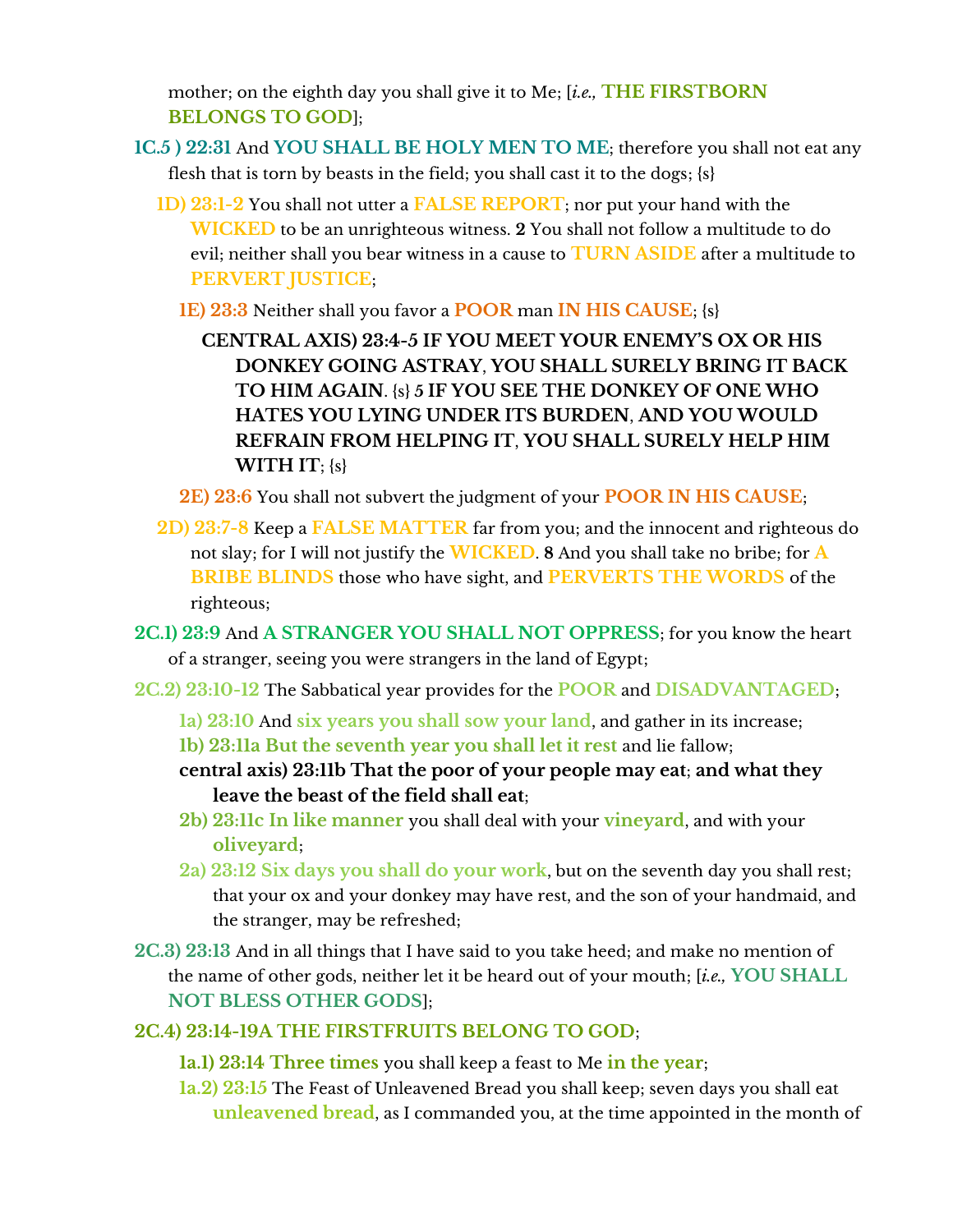Abib—for in it you came out from Egypt; and none shall appear before Me empty;

- **1a.3) 23:16a** And the feast of harvest, the **firstfruits of your labors**, which you sow in the field [*i.e., Shavuot, the Feast of Weeks*];
- **central axis) 23:16b And the Feast of Ingathering**, **at the end of the year**, **when you gather in your labors out of the field**; [*i.e., Sukkot, the Feast of Tabernacles*];
- **2a.1) 23:17 Three times in the year** all your males shall appear before YHVH;
- **2a.2) 23:18** You shall not offer the blood of My sacrifice with **leavened bread**; neither shall the fat of My feast remain all night until the morning;
- **2a.3) 23:19a** The choicest **firstfruits of your land** you shall bring into the house of YHVH your God;
- **2C.5) 23:19B** You shall not boil a kid in its mother's milk; [*i.e,* **YOU SHALL NOT PARTICIPATE IN IDOLATROUS PRACTICES**]; {p}
- **2B) 23:20-33** Israel shall not **RECEIVE RESTITUTION OR MAKE COVENANT** with Canaanites, but shall utterly drive them out; {s+p}
	- **1a.1) 23:20-23 I will send My angel before you**;
		- **1a) 23:20** Behold, **I send an angel before you**, to keep you in the way, and **to bring you into** the place which I have prepared;
			- **1b) 23:21a** Take heed of him, and **pay heed to his voice**; do not be rebellious against him;
			- **central axis) 23:21b For he will not pardon your transgression**; **for My name is in him**;
			- **2b) 23:22** But if you shall indeed **pay heed to his voice**, and do all that I speak; then I will be an enemy to your enemies, and an adversary to your adversaries;
		- **2a) 23:23** For **My angel shall go before you**, and **bring you in to** the Amorite, and the Hittite, and the Perizzite, and the Canaanite, the Hivite, and the Jebusite; and I will cut them off;
	- **1a.2) 23:24-25a** You shall **not bow down to their gods nor serve them**; **1a) 23:24a** You shall **not bow down to their gods**, **nor serve them**; **1b) 23:24b** Nor do after **their doings**;

**central axis) 23:24c But you shall utterly overthrow them**;

- **2b) 23:24d** And break in pieces **their pillars**;
- **2a) 23:25a** And you shall **serve YHVH your God**;
- **1b) 23:25b** And He will bless your bread, and your water; and I will **take sickness away** from your midst; {s}
- **2b) 23:26 None shall miscarry**, **nor be barren** in your land; the number of your days I will fulfill;

**2a.1) 23:27-31 I will send My terror** and **the hornet before you**;

**1a) 23:27a I will send My terror before you**, and will discomfit all the people to whom you shall come;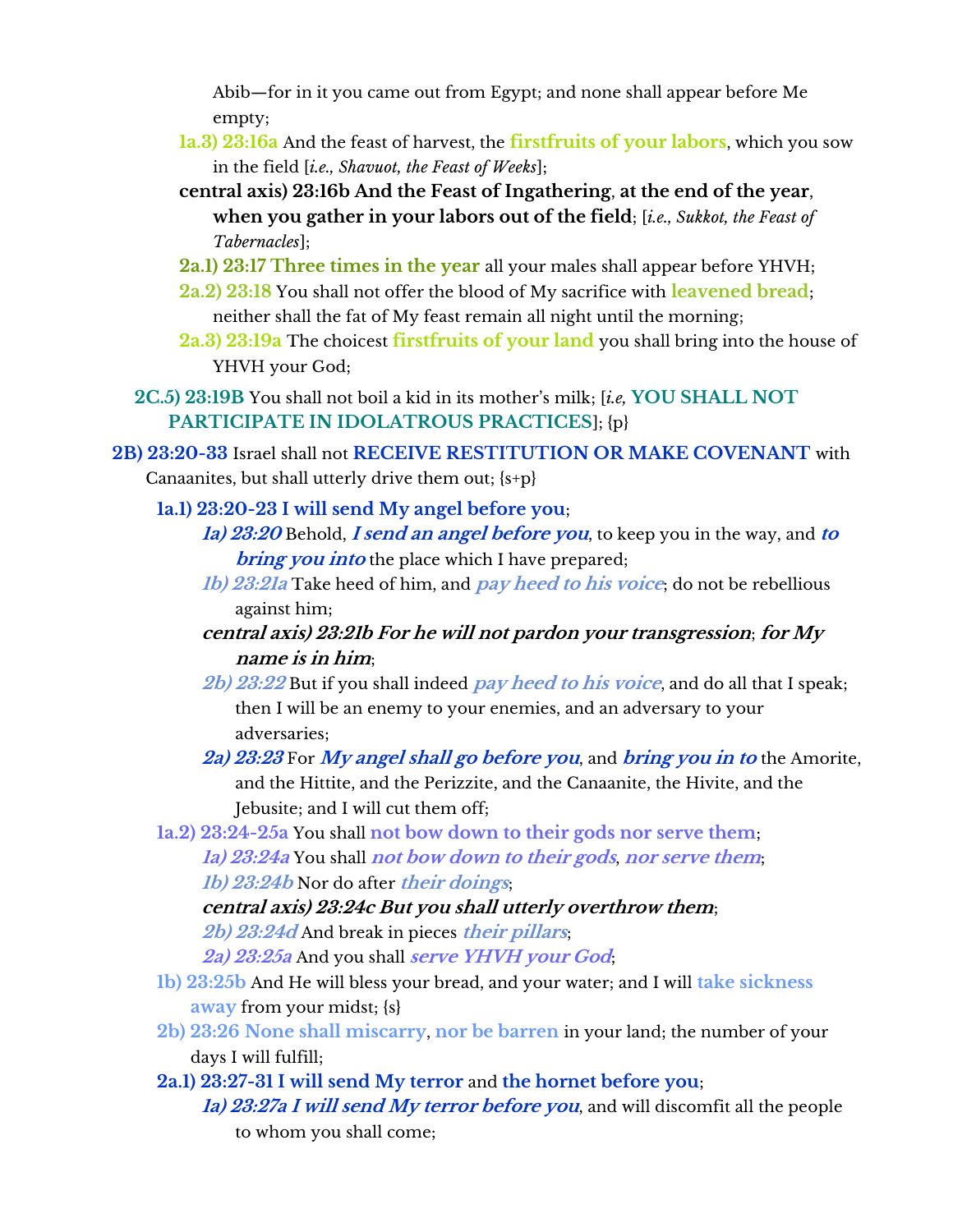#### **central axis) 23:27b And I will make all your enemies turn their backs to you**;

**2a) 23:28-31 I will send the hornet before you**;

- **1A) 23:28A** And **I WILL SEND THE HORNET BEFORE YOU**;
- **1B) 23:28B WHICH SHALL DRIVE OUT**;
- **1C) 23:28C** The **HIVITE**, the **CANAANITE**, and the **HITTITE**, from before you;
- **1D) 23:29-30B LEST THE LAND BECOME DESOLATE**;
	- **1a) 23:29a I will not drive them out** from before you;
	- **1b) 23:29b In one year**;
	- **central axis) 23:29c Lest the land become desolate**, **and the beasts of the field multiply against you**;
	- **2b) 23:30a By little and little**;
	- **2a) 23:30b I will drive them out** from before you;
- **2D) 23:30C-31A** Until **YOU ARE INCREASED AND INHERIT THE LAND**. **31** And I will set your border from the Red Sea even to the sea of the Philistines, and from the wilderness to the River;
- **2C) 23:31B** For I will deliver **THE INHABITANTS OF THE LAND** into your hand;
- **2B) 23:31C** And **YOU SHALL DRIVE THEM OUT**;

#### **2A) 23:31D BEFORE YOU**;

- **2a.2) 23:32-33** You shall **make no covenant** with them, nor **with their gods**; {p} **1a) 23:32 You shall make no covenant** with them, nor **with their gods**;
	- **central axis) 23:33a They shall not dwell in your land**—**lest they make you sin against Me**;

**2a) 23:33b** For you will **serve their gods**—for they will be a snare to you;' {p}

- **2A) 24:1-18 ISRAEL MADE A COVENANT WITH YHVH** to walk in His ways; [*i.e., The children of Israel were Hebrew slaves who went out of Egypt free; as a result entered into covenant with YHVH at Mt. Sinai. They became His bondmen for righteousness' sake.*] {s+p}
	- **1a) 24:1-9 Moses went up** with Aaron, Nadab, Abihu, and the seventy elders of Israel; **1a) 24:1-2** And to Moses He said: '**Come up to YHVH**, you, and Aaron, Nadab, and Abihu, and seventy of the elders of Israel; and worship afar off; **2** and Moses alone shall come near to YHVH; but they shall not come near; neither shall the people go up with him;'
		- **1b) 24:3a** And Moses came and told the people **all the words of YHVH**, and all the ordinances;
		- **1c) 24:3b-4a** And all the people answered with one voice, and said: '**All the words which YHVH has spoken will we do**.' **4** And **Moses wrote all the words of YHVH**;
		- **central axis) 24:4b-5 And rose up early in the morning**, **and built an altar under the mount**, **and twelve pillars**, **according to the twelve tribes of Israel**. **5 And he sent the young men of the children of Israel**, **who offered burnt offerings**, **and sacrificed peace offerings of oxen to YHVH**;